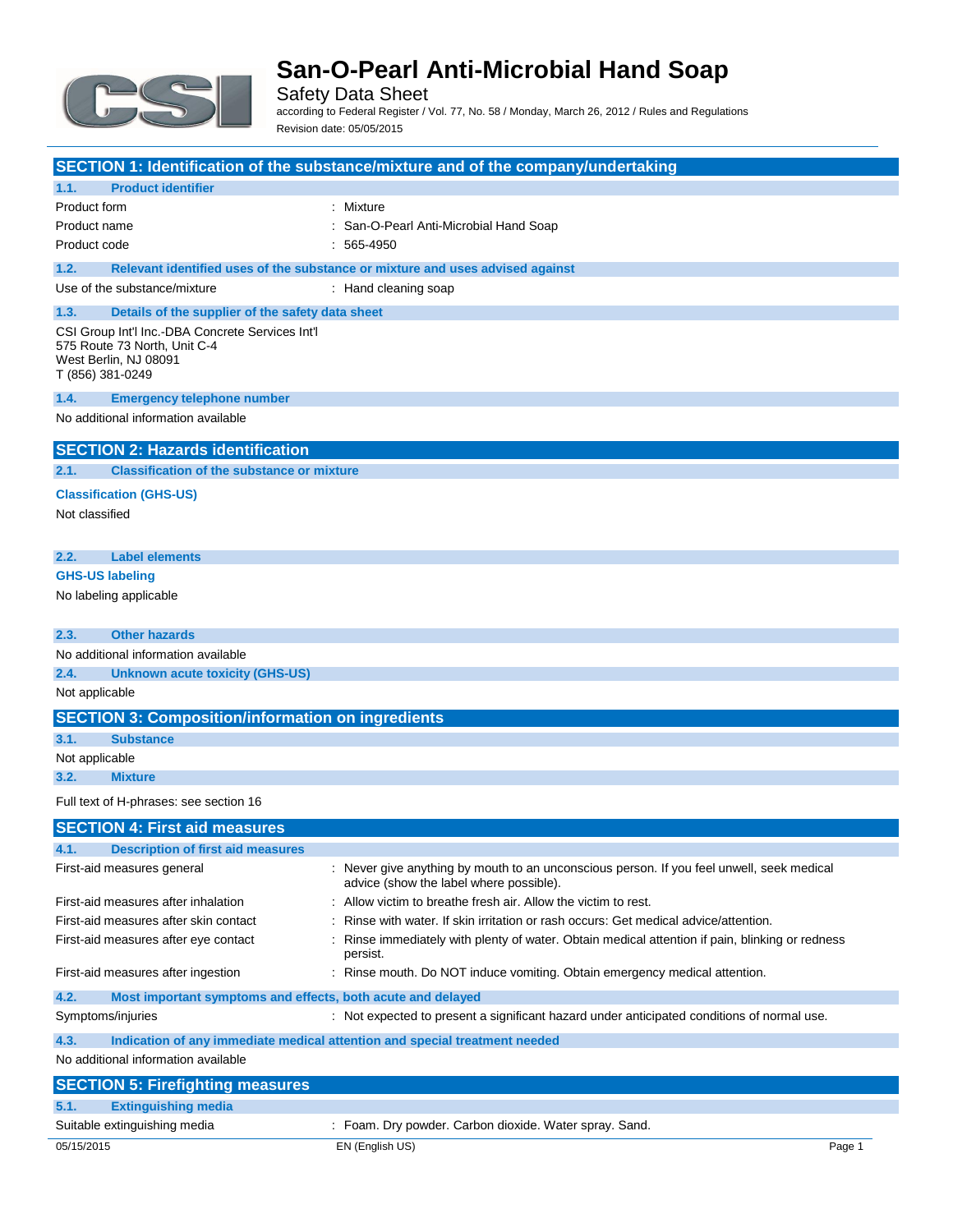### Safety Data Sheet

| Unsuitable extinguishing media                                                                          | : Do not use a heavy water stream.                                                                                                                                                                         |  |
|---------------------------------------------------------------------------------------------------------|------------------------------------------------------------------------------------------------------------------------------------------------------------------------------------------------------------|--|
| 5.2.<br>Special hazards arising from the substance or mixture                                           |                                                                                                                                                                                                            |  |
| No additional information available                                                                     |                                                                                                                                                                                                            |  |
| 5.3.<br><b>Advice for firefighters</b>                                                                  |                                                                                                                                                                                                            |  |
| Firefighting instructions                                                                               | : Use water spray or fog for cooling exposed containers. Exercise caution when fighting any<br>chemical fire. Prevent fire-fighting water from entering environment.                                       |  |
| Protection during firefighting                                                                          | : Do not enter fire area without proper protective equipment, including respiratory protection.                                                                                                            |  |
| <b>SECTION 6: Accidental release measures</b>                                                           |                                                                                                                                                                                                            |  |
| Personal precautions, protective equipment and emergency procedures<br>6.1.                             |                                                                                                                                                                                                            |  |
| 6.1.1.<br>For non-emergency personnel                                                                   |                                                                                                                                                                                                            |  |
| Emergency procedures                                                                                    | : Evacuate unnecessary personnel.                                                                                                                                                                          |  |
| 6.1.2.<br>For emergency responders                                                                      |                                                                                                                                                                                                            |  |
| Protective equipment                                                                                    | : Equip cleanup crew with proper protection.                                                                                                                                                               |  |
| Emergency procedures                                                                                    | : Ventilate area.                                                                                                                                                                                          |  |
| 6.2.<br><b>Environmental precautions</b>                                                                |                                                                                                                                                                                                            |  |
| Prevent entry to sewers and public waters. Notify authorities if liquid enters sewers or public waters. |                                                                                                                                                                                                            |  |
| 6.3.<br>Methods and material for containment and cleaning up                                            |                                                                                                                                                                                                            |  |
| Methods for cleaning up                                                                                 | : Soak up spills with inert solids, such as clay or diatomaceous earth as soon as possible. Collect                                                                                                        |  |
|                                                                                                         | spillage. Store away from other materials.                                                                                                                                                                 |  |
| 6.4.<br><b>Reference to other sections</b>                                                              |                                                                                                                                                                                                            |  |
| See Heading 8. Exposure controls and personal protection.                                               |                                                                                                                                                                                                            |  |
| <b>SECTION 7: Handling and storage</b>                                                                  |                                                                                                                                                                                                            |  |
| 7.1.<br><b>Precautions for safe handling</b>                                                            |                                                                                                                                                                                                            |  |
| Precautions for safe handling                                                                           | Wash hands and other exposed areas with mild soap and water before eating, drinking or<br>smoking and when leaving work. Provide good ventilation in process area to prevent formation<br>of vapor.        |  |
| 7.2.<br><b>Conditions for safe storage, including any incompatibilities</b>                             |                                                                                                                                                                                                            |  |
| Storage conditions                                                                                      | Keep only in the original container in a cool, well ventilated place away from heat, hot surfaces,<br>sparks, open flame and other ignition sources. No smoking. Keep container closed when not in<br>use. |  |
| Incompatible products                                                                                   | Strong bases. Strong acids.                                                                                                                                                                                |  |
| Incompatible materials                                                                                  | : Sources of ignition. Direct sunlight.                                                                                                                                                                    |  |
| 7.3.<br><b>Specific end use(s)</b>                                                                      |                                                                                                                                                                                                            |  |
| No additional information available                                                                     |                                                                                                                                                                                                            |  |
| <b>SECTION 8: Exposure controls/personal protection</b>                                                 |                                                                                                                                                                                                            |  |
|                                                                                                         |                                                                                                                                                                                                            |  |

| [SECTION 8: Exposure controls/personal protection] |                |  |
|----------------------------------------------------|----------------|--|
| 8.1.<br><b>Control parameters</b>                  |                |  |
| San-O-Pearl Anti-Microbial Hand Soap               |                |  |
| <b>ACGIH</b>                                       | Not applicable |  |
| <b>OSHA</b>                                        | Not applicable |  |

| : No special requirements.               |
|------------------------------------------|
|                                          |
| : None.                                  |
| : None.                                  |
| : No special requirements.               |
| : Do not eat, drink or smoke during use. |
|                                          |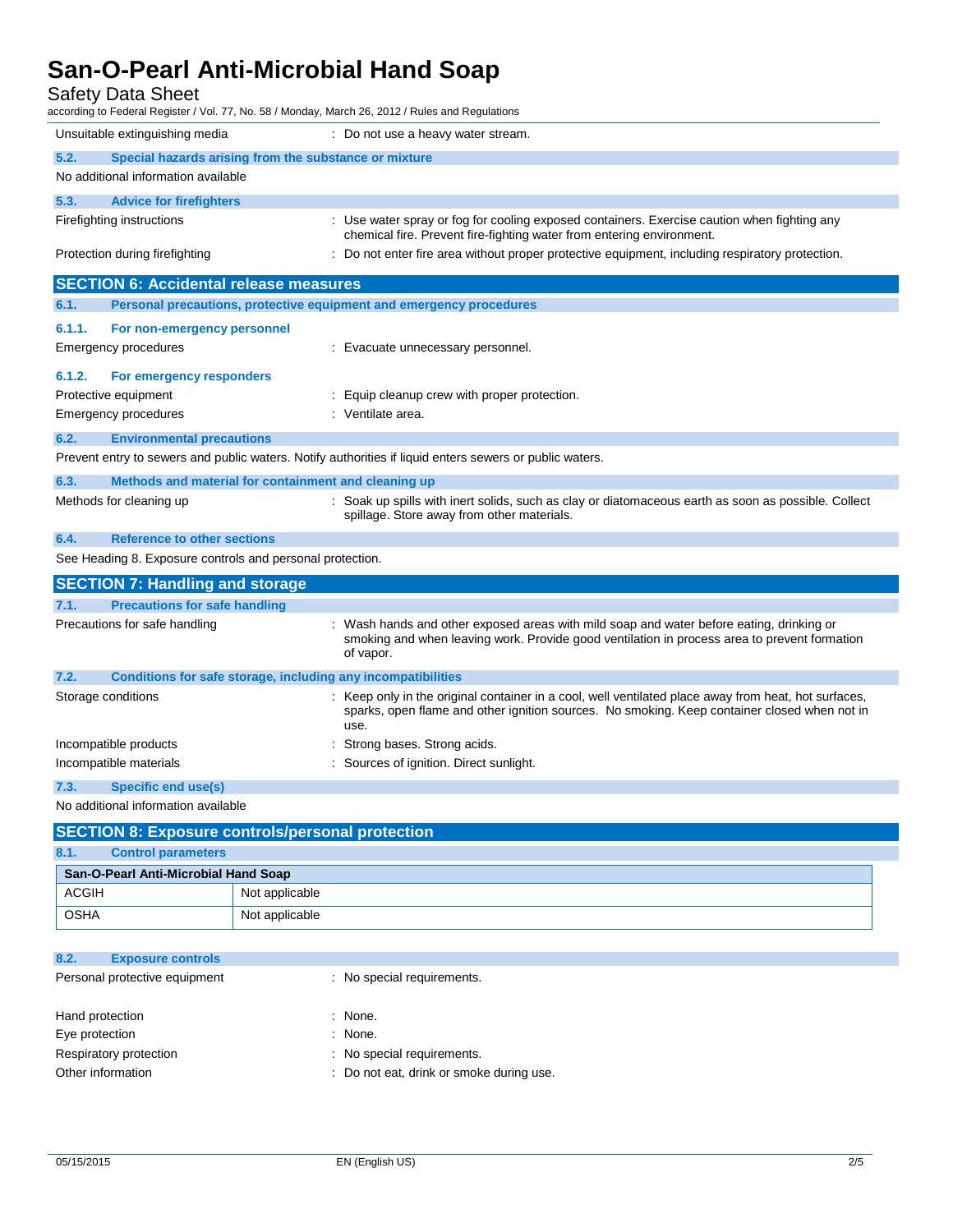Safety Data Sheet

according to Federal Register / Vol. 77, No. 58 / Monday, March 26, 2012 / Rules and Regulations

| <b>SECTION 9: Physical and chemical properties</b>            |                                                                                                                          |
|---------------------------------------------------------------|--------------------------------------------------------------------------------------------------------------------------|
| Information on basic physical and chemical properties<br>9.1. |                                                                                                                          |
| Physical state                                                | : Liquid                                                                                                                 |
| Color                                                         | $:$ Blue                                                                                                                 |
| Odor                                                          | : mild                                                                                                                   |
| Odor threshold                                                | No data available                                                                                                        |
| рH                                                            | $: 7 - 8$                                                                                                                |
| Melting point                                                 | No data available                                                                                                        |
| Freezing point                                                | No data available                                                                                                        |
| Boiling point                                                 | 212 - 220 °F                                                                                                             |
| Flash point                                                   | : $\geq 200$ °F                                                                                                          |
| Relative evaporation rate (butyl acetate=1)                   | No data available                                                                                                        |
| Flammability (solid, gas)                                     | No data available                                                                                                        |
| <b>Explosion limits</b>                                       | No data available                                                                                                        |
| <b>Explosive properties</b>                                   | No data available                                                                                                        |
| Oxidizing properties                                          | No data available                                                                                                        |
| Vapor pressure                                                | No data available                                                                                                        |
| Relative density                                              | : 1.01                                                                                                                   |
| Relative vapor density at 20 °C                               | Same as water                                                                                                            |
| Solubility                                                    | Soluble in water.<br>Water: Solubility in water of component(s) of the mixture :<br>$\cdot$ $\cdot$ $\cdot$ 31.7 g/100ml |
| Log Pow                                                       | No data available                                                                                                        |
| Log Kow                                                       | No data available                                                                                                        |
| Auto-ignition temperature                                     | No data available                                                                                                        |
| Decomposition temperature                                     | No data available                                                                                                        |
| Viscosity                                                     | No data available                                                                                                        |
| Viscosity, kinematic                                          | No data available                                                                                                        |
| Viscosity, dynamic                                            | No data available                                                                                                        |
| <b>Other information</b><br>9.2.                              |                                                                                                                          |
| No additional information available                           |                                                                                                                          |
| <b>SECTION 10: Stability and reactivity</b>                   |                                                                                                                          |
| 10.1.<br><b>Reactivity</b>                                    |                                                                                                                          |
| No additional information available                           |                                                                                                                          |
| 10.2.<br><b>Chemical stability</b>                            |                                                                                                                          |
| Stable under normal conditions. Not established.              |                                                                                                                          |
| 10.3.<br><b>Possibility of hazardous reactions</b>            |                                                                                                                          |
| Not established.                                              |                                                                                                                          |
| 10.4.<br><b>Conditions to avoid</b>                           |                                                                                                                          |
| Direct sunlight. Extremely high or low temperatures.          |                                                                                                                          |
| 10.5.<br><b>Incompatible materials</b>                        |                                                                                                                          |
| Strong acids. Strong bases.                                   |                                                                                                                          |
| <b>Hazardous decomposition products</b><br>10.6.              |                                                                                                                          |
| Fume. Carbon monoxide. Carbon dioxide.                        |                                                                                                                          |
| <b>SECTION 11: Toxicological information</b>                  |                                                                                                                          |
| 11.1.<br><b>Information on toxicological effects</b>          |                                                                                                                          |

Acute toxicity **in the case of the contract of the contract of the contract of the contract of the contract of the contract of the contract of the contract of the contract of the contract of the contract of the contract of** Skin corrosion/irritation : Not classified pH: 7 - 8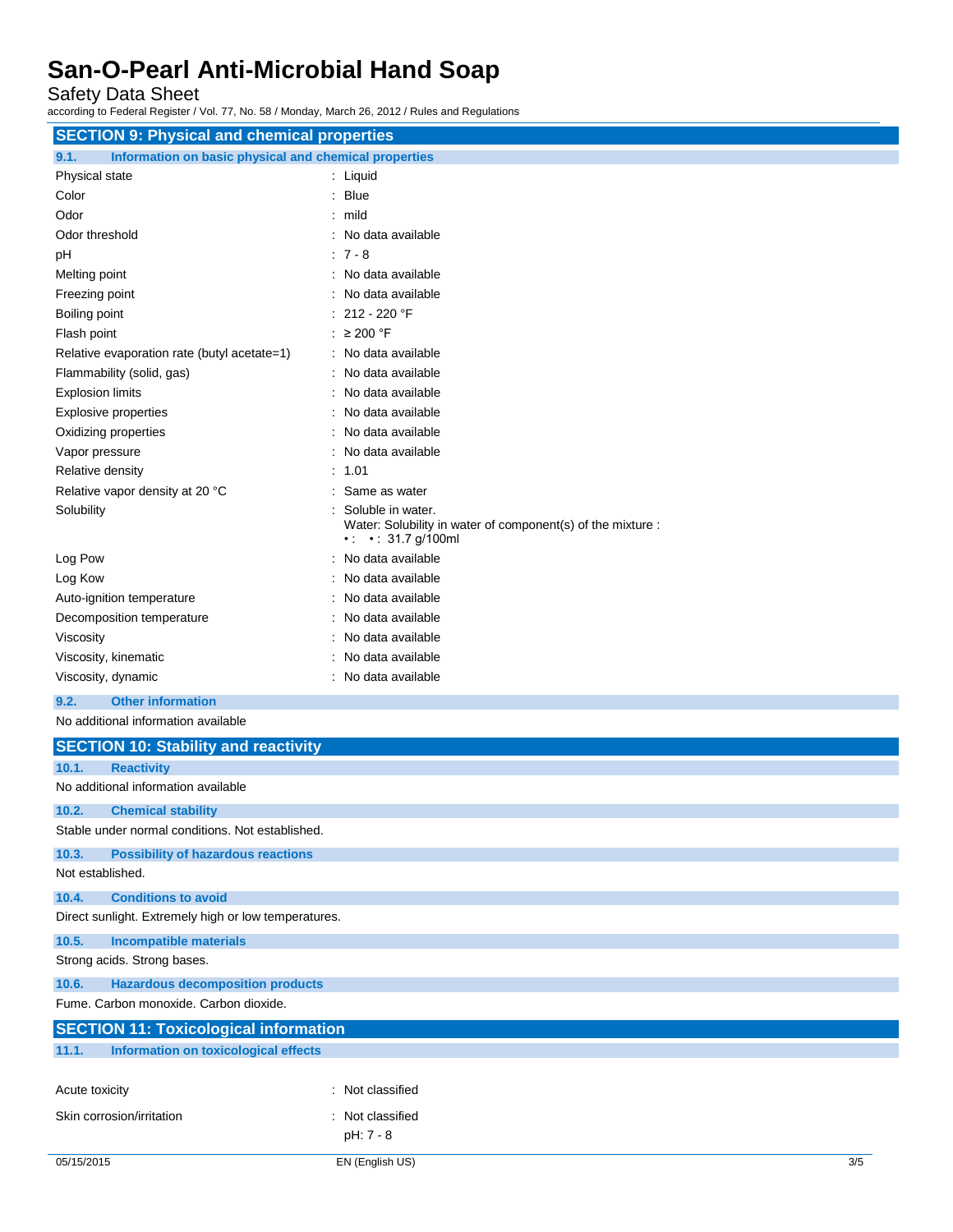Safety Data Sheet

according to Federal Register / Vol. 77, No. 58 / Monday, March 26, 2012 / Rules and Regulations

| Serious eye damage/irritation                                             | : Not classified<br>$pH: 7 - 8$                                     |
|---------------------------------------------------------------------------|---------------------------------------------------------------------|
| Respiratory or skin sensitization<br>Germ cell mutagenicity               | : Not classified<br>: Not classified                                |
| Carcinogenicity                                                           | : Not classified                                                    |
| Reproductive toxicity<br>Specific target organ toxicity (single exposure) | : Not classified<br>: Not classified                                |
| Specific target organ toxicity (repeated<br>exposure)                     | : Not classified                                                    |
| Aspiration hazard                                                         | : Not classified                                                    |
| Potential Adverse human health effects and<br>symptoms                    | : Based on available data, the classification criteria are not met. |

| <b>SECTION 12: Ecological information</b>     |                                                                           |  |
|-----------------------------------------------|---------------------------------------------------------------------------|--|
| 12.1.<br><b>Toxicity</b>                      |                                                                           |  |
| No additional information available           |                                                                           |  |
| <b>Persistence and degradability</b><br>12.2. |                                                                           |  |
| San-O-Pearl Anti-Microbial Hand Soap          |                                                                           |  |
| Persistence and degradability                 | Not established.                                                          |  |
| <b>Bioaccumulative potential</b><br>12.3.     |                                                                           |  |
| San-O-Pearl Anti-Microbial Hand Soap          |                                                                           |  |
| Bioaccumulative potential                     | Not established.                                                          |  |
| 12.4.<br><b>Mobility in soil</b>              |                                                                           |  |
| No additional information available           |                                                                           |  |
| 12.5.<br><b>Other adverse effects</b>         |                                                                           |  |
| Effect on the global warming                  | : No known ecological damage caused by this product.                      |  |
| Other information                             | : Avoid release to the environment.                                       |  |
| <b>SECTION 13: Disposal considerations</b>    |                                                                           |  |
| <b>Waste treatment methods</b><br>13.1.       |                                                                           |  |
| Waste disposal recommendations                | : Dispose in a safe manner in accordance with local/national regulations. |  |
| Ecology - waste materials                     | : Avoid release to the environment.                                       |  |
| <b>SECTION 14: Transport information</b>      |                                                                           |  |
| <b>Department of Transportation (DOT)</b>     |                                                                           |  |

| In accordance with DOT        |                                         |  |
|-------------------------------|-----------------------------------------|--|
| Not regulated for transport   |                                         |  |
| <b>Additional information</b> |                                         |  |
| Other information             | No supplementary information available. |  |

### **ADR**

No additional information available

**Transport by sea** No additional information available

**Air transport**

### No additional information available **SECTION 15: Regulatory information 15.1. US Federal regulations** No additional information available